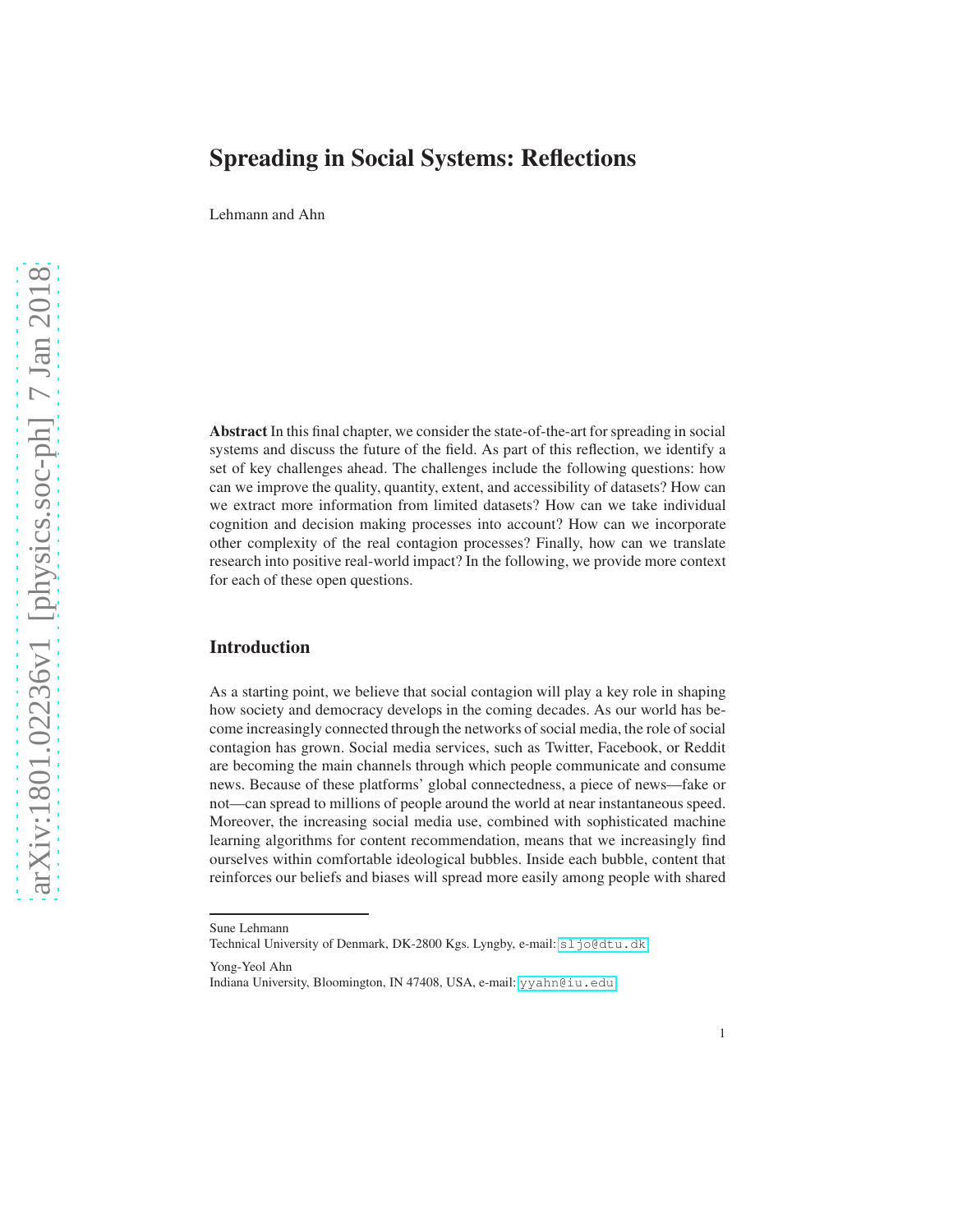ideologies and potentially entrench people. Such entrenchment may grow in the future. Thus, humanity's major challenges are beginning to revolve less around building the right technologies, but more around puncturing bubbles in order to reduce societal polarization.

The power to manipulate and control people's beliefs through social contagion is a double-edged sword. Such power can be used for public good—to effectively spread informed opinions on public health matters: safe sex, smoking, or vaccination to name a few examples. At the same time, however, this power can be, and has been, misused for manipulating public opinions or influencing the outcome of elections. We expect that the impact of social contagion on our society—particularly on the foundation of democracy—will keep increasing. The social responsibility of research into social contagion processes should not be overlooked.

• • •

As is clear from the fantastic contributions in this book, our understanding of social spreading processes has advanced significantly over the past decade. Still, there are of course outstanding challenges. Among many, here we discuss the following:

- How can we improve the quality, quantity, extent, and accessibility of datasets?
- How can we extract more information from limited datasets?
- How can we take individual cognition and decision making processes into account?
- How can we incorporate other complexities from the real contagion processes?
- How can we translate research into positive real-world impact?

### Please sir, I want some more data

History tells us that the availability of high-quality data is a key driving force in science. The science of social contagion is no exception. In the past decade, datasets from long-term longitudinal studies, such as the Framingham Heart Study, as well as other massive online social media datasets have been the main fuel source that propels the study of social contagion. So, a natural question is 'how can we get our hands on better datasets?'

We should probably begin by asking what 'better' data would even mean. 'Better' may mean simply more details and larger volume. For instance, high-resolution data can reveal insights that are completely hidden when that same dataset is aggregated. Larger datasets imply increased statistical power and the ability to identify minute effects. Having more attributes can lead to the discovery of new associations or more precise control of confounding factors.

Going beyond size and detail, better data may also imply a shift from *found* data to more *designed* data [\[1\]](#page-6-0). Instead of re-purposing observational datasets, one can specifically design a (controlled) experiment and collect data. To do so, one should either create one's own data collection environment (e.g. Sensible DTU [\[2\]](#page-6-1)) or leverage existing services (e.g. controlled experiments conducted by Facebook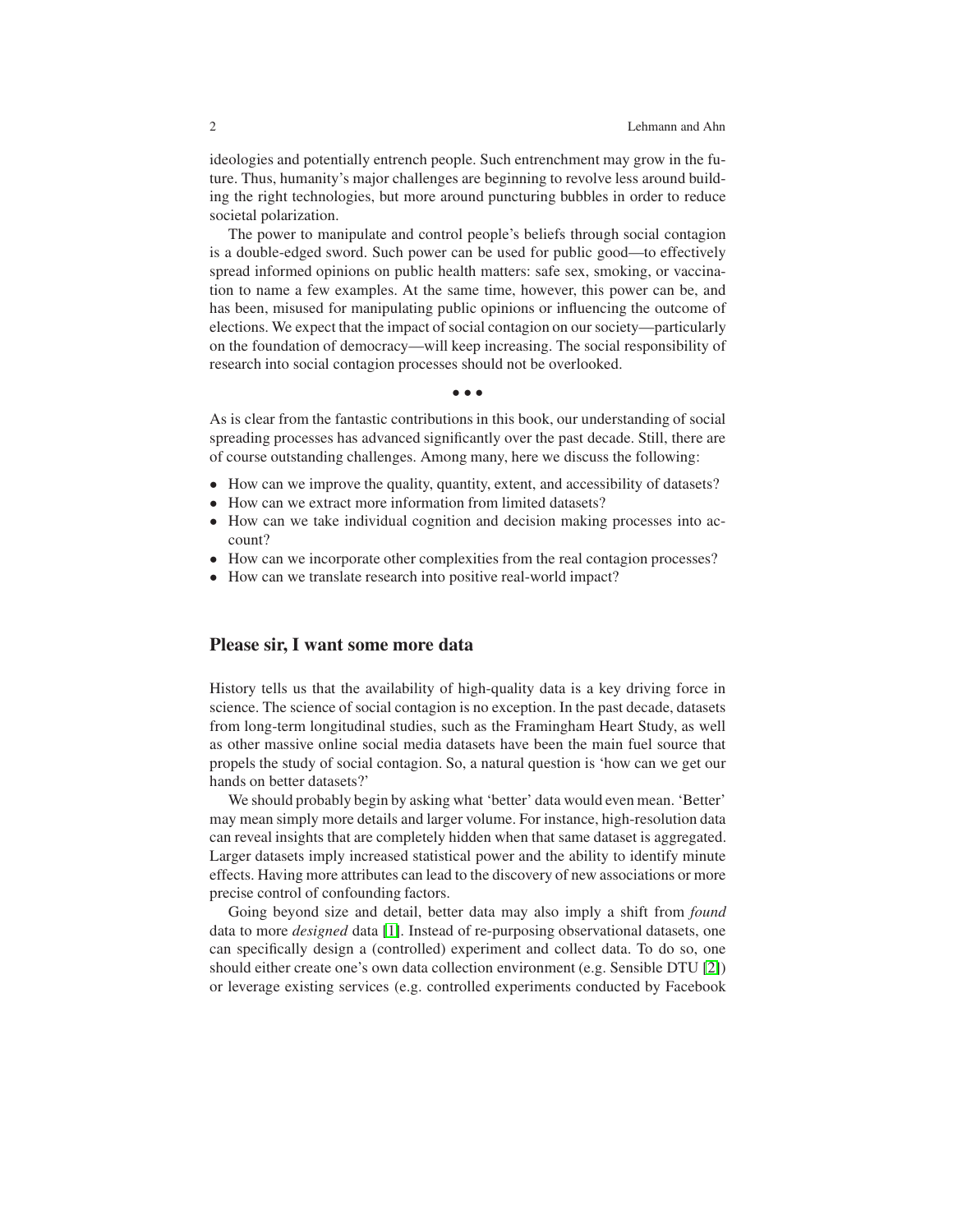[\[3,](#page-6-2) [4\]](#page-6-3)). The former is more constrained by resources and difficult to scale, while the latter is more constrained by the economic incentives of the company and details of the services. Collaboration between academia and industry is a nice hybrid approach and has produced many successful insights (see for example Part 4, Chapter 3).

Finally, we stress the importance of open access to data. Even if one collects an ideal dataset to study social contagion, the dataset may make little impact on the field if the data cannot be shared with others. Even the validity of a study that uses this ideal data may not be ensured if no one can use the data to replicate the results. The benefits of data sharing are clear; making a dataset public can maximize the impact of the dataset and makes the resulting research more transparent and reproducible.

However, many social datasets are not easy to share in a raw form (or even collect) due to privacy concerns. There have been several efforts from industry to share anonymized datasets but many have unfortunately failed. For instance, Netflix shared a large dataset for a highly profiled recommendation engine challenge, only to find that the dataset could be easily de-anonymized [\[5\]](#page-6-4). Later, an anonymized Flickr social network was de-anonymized using Twitter's social network [\[6\]](#page-6-5). After several incidents of this kind and more theoretical developments, it has become clear that it is very difficult to properly anonymize data, in particular data that involves social networks.

There can also be other kinds of backlash related to sharing data, or simply just sharing results of studies that are conducted in industry. For instance, the emotional contagion study published by Facebook in collaboration with academic researchers [\[3\]](#page-6-2) upset many users and put Facebook in a difficult position. The adverse reaction to this study may have suppressed the in-house research efforts across industry and reduced incentives to publish academic articles, not to mention datasets. Thus, understandably, most companies are cautious about sharing raw datasets and even results of their internal experiments.

At the same time, the push from publishers, scientists, and other advocates for open data has begun to produce practical solutions. These practical solutions aim for a compromise between level of detail within the data and privacy converns. A common approach is to share data that is sufficiently aggregated so that the reidentification or extraction of any individual data is impossible. Another solution is to maintain a special internal repository for replication data as well as mechanisms for external researchers to access the data upon request. Such solutions may address the issue of replicability, but fall short with respect to replicating the full benefits of open datasets. It will be interesting to see whether it will become easier to access raw datasets from industry through improved privacy-conserving algorithms or whether we will see aligned efforts resulting academia-industry collaboration in the future.

### Homophily or contagion?

Although we now have unprecedented amounts of data related to social contagion and describing social behavior in general, most available datasets are still obser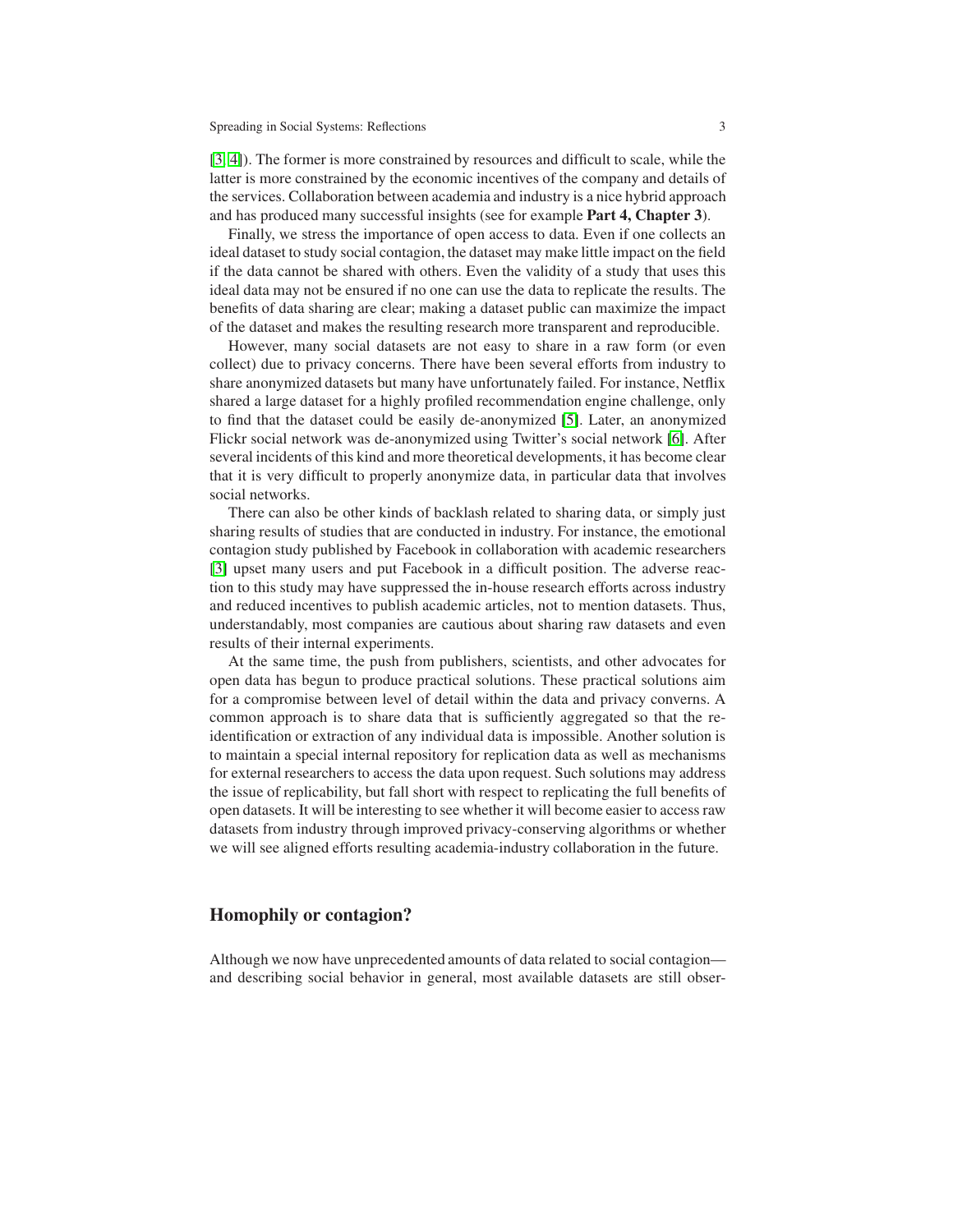vational. This fact imposes serious limitations. A central issue is that, because of homophily (and latent homophily) in networks, it is difficult to perform causal inference. As the heated debate regarding the series of papers using the Framingham Heart Study—an observational dataset—has demonstrated [\[7,](#page-6-6) [8,](#page-6-7) [9,](#page-6-8) [10,](#page-6-9) [11,](#page-6-10) [12,](#page-6-11) [13,](#page-6-12) [14\]](#page-6-13), causal inference based on observational data is a major challenge, and the effort to extract as much as information from observational datasets will continue. A number of methods have been developed to more clearly understand the limitations and extract more information from observational datasets (see Chapter 3). The results from observational data will remain as an important part of the social contagion research.

### Micro-contagionomics

Most existing studies assume fairly simple contagion models that do not take into account complex individual decision making and variations across individuals. Given what is known about cognition and social psychology, another interesting avenue of research will be to incorporate cognitive and psychological models of decisionmaking and behavioral changes into the study of social contagion; both in theoretical and empirical studies.

Although there are many theoretical models, rich models that can capture more nuanced cognitive limitations and biases—such as complex interactions between beliefs [\[15\]](#page-7-0) or limited attention [\[16\]](#page-7-1)—as well as the nature of contagion [\[17\]](#page-7-2) will be needed to fully understand and better model social contagions.

On the empirical front, we need more precisely controlled, high-resolution experiments. In spite of all the progress there has been made studying empirical patterns of information diffusion (Part 3), we are still limited to examining overall patterns and the results of spreading. In fact, outside of purely theoretical models (Part 2), we have little idea how to incorporate knowledge and insights from psychology and cognitive science in order to measure the microscopic mechanisms that govern the adoption of a new idea.

Within the empirical work, we mostly study *proxies* for the information that is truly spreading, whereas the work on random control trials (Part 4) focuses on observing *behaviors* resulting from a spreading process on an underlying network. Thus, a possible way forward could be through new experimental paradigms, where we study both the spreading agent on its journey through the network, along with well-defined behavioral changes on the individual-level.

To make this concrete, let us outline some thought experiments. An extreme one will be similar to a reality show, where every single conversation and related behavior is recorded [\[18\]](#page-7-3), with added potential interventions and controls. The data then could then be analyzed to identify how exactly the information spread through the participants.

Another possible experimental design would begin with designing specific, well defined pieces of information designed to illicit a reaction (or lack thereof) that can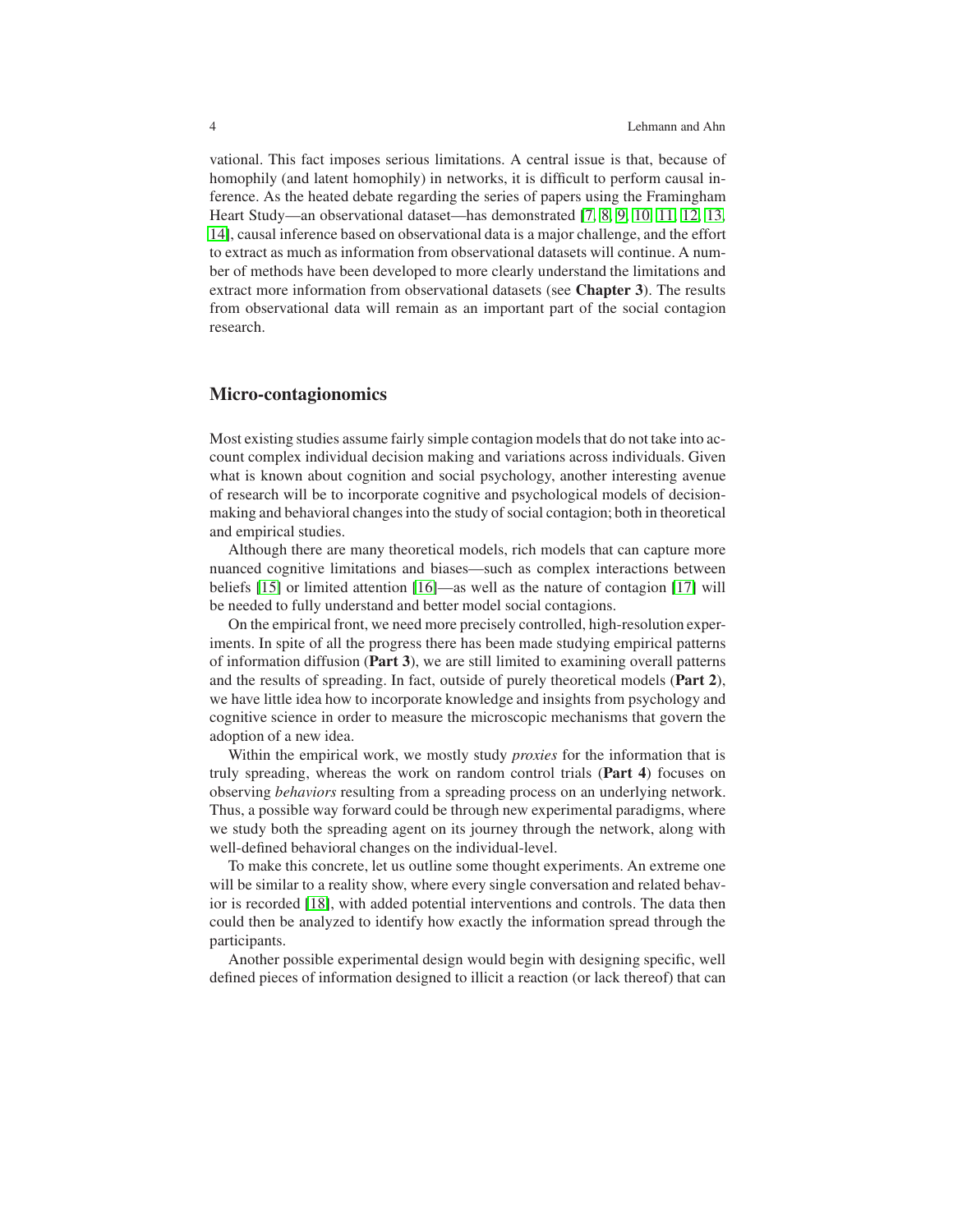Spreading in Social Systems: Reflections 5

be measured (e.g. going to collect free beer at a certain location, pressing a certain button). Further, study participants must only be able to access these pieces of information in a way that reveals the identity of the person in question (e.g. by displaying this information on a personalized web-page or via a mobile-phone app). Finally, of course, information on how to access these pieces of information must travel in a well-defined way on the social graph independently of the communication platform (email, online social network, face-to-face). While accessing the piece of information, we could also provide information about actions (or information state) of the network neighbors. Starting from randomized control trials and with access to both detailed spreading paths on the network as well as behavioral outcomes, such an experimental paradigm would allow us to begin collect reliable statistics and answer questions on the microscopic mechanisms that shape spreading and adoption, such as how the probability of spreading depends on the local network structure.

By running multiple experiments we would also be able to empirically examine the role of 'stickyness' or 'sexyness' of ideas in spreading, acknowledging that intrinsic properties of the spreading agent might interact with the network in a nontrivial way.

## It's complicated: multi-layered, dynamic, co-evolving networks

Over the past twenty years or so, we have made substantial progress in our ability to describe and analyze static complex networks. But real networks exhibit many complex features. For instance, networks change dramatically over time. The connection patterns of social networks are constantly reconfigured as we connect with friends, co-workers, and family—as we move through our daily lives, as we adopt new platforms for communication. Our theoretical foundation for analyzing and understanding temporal networks is solidifying, but we are still learning how to treat the interplay between temporal networks and the dynamics of network spreading on those networks.

Network structure is not just changing in isolation. Often the dynamic evolution of a network is due to the social contagion in the network. In other words, the structure of social network and the dynamics of social contagion co-evolve [\[19,](#page-7-4) [20\]](#page-7-5). We can re-examine the issue of homophily versus contagion in this context. It is not just that these two concepts are confounded (a difficult problem in its own right). It is also that reality is often a mixture of the two (an even more difficult problem in its own right). In the wild, we are likely to see a dynamic bidirectional interplay of influence and homophily on each dyad—and more generally within each network neighborhood—shaping the evolution of the network itself, as well as the dynamics of information flowing through it.

While the advent of online social media and other communication channels have opened up new ways to study society and our communication patters, online social media have also had the less publicized effect of increasingly fragmenting social communication across multiple channels. Most people use multiple social media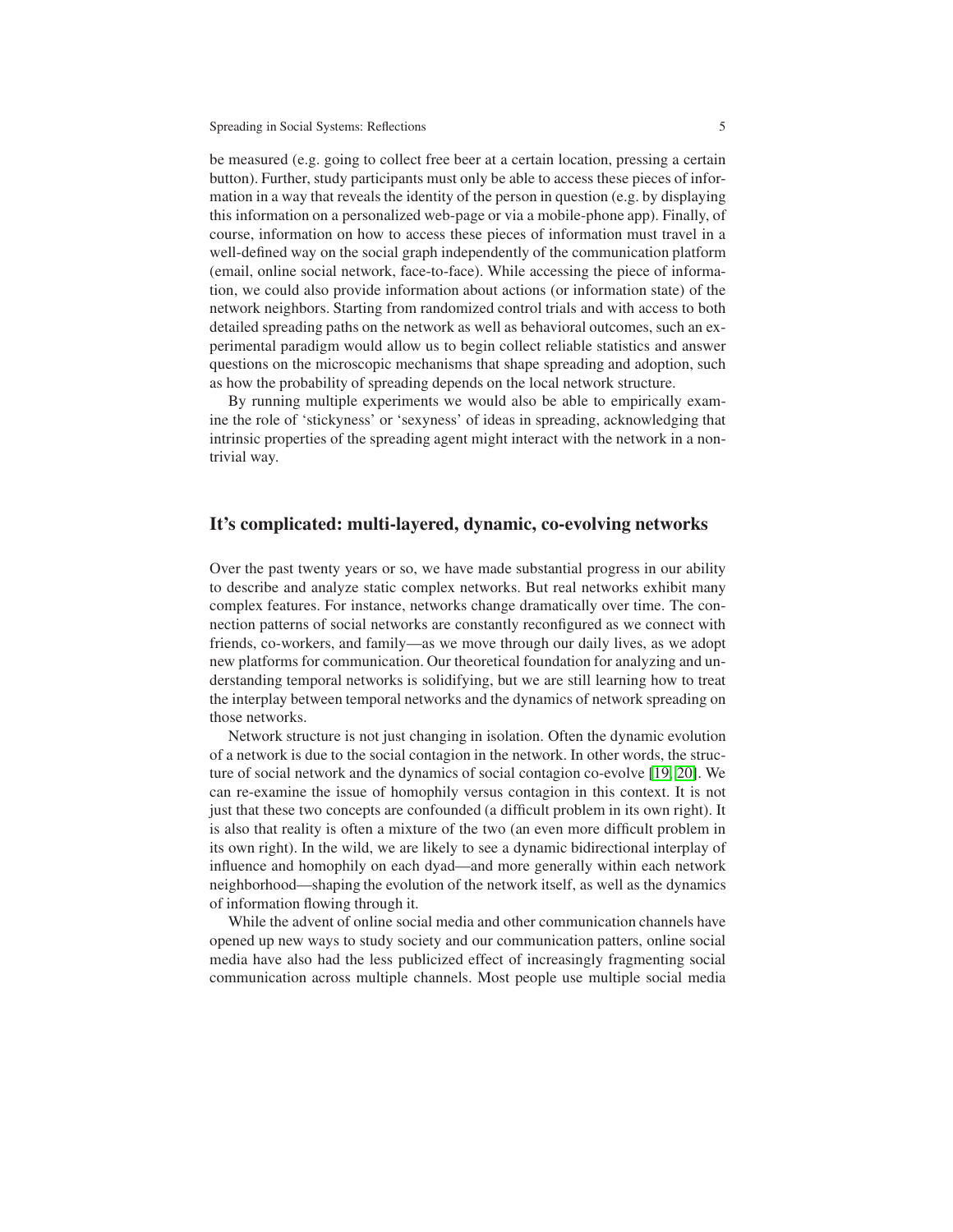services, often each for different purposes. As the main communication channel for their friends, some may use Facebook, some may use Twitter, some may use Snapchat, and some others may not even use any social media services at all, using only 'traditional' channels such as in-person conversations. Thus, even when some company dominates in many markets across the globe, a single service only captures a small, biased fraction of threads in this fabric of social communication. For instance, a single instance of social contagion may manifest itself as numerous disjoint spreading events if observed through the lens of a single service. And thanks to homophily and network effects, users of a service, and the ways that they use the service, tend not to be random samples from the full population.

An important implication in terms of the study of social contagion, is that even the largest studies, if they were conducted on a single platform, might be lacking significant spreading events that occur via other channels and making conclusions based on biased behavioral patterns. Thus, it is important to ask: how can we know that the observed results are not artifacts of such a fragmentation? How can we study spreading phenomena that occur across many communication channels?

We believe that progress on this topic will occur by working simultaneously on both the theoretical and empirical side, with each side complementing the other. Empirical observations describe how people juggle multiple types of social media and how information spreads across the different layers of social networks will provide good insights on how to model use of the fragmented networks. Theoretical studies on multi-layer information spreading processes will then inform hypotheses and suggest general patterns to be tested through additional empirical studies. Collaborations across multiple social media platforms are also needed to obtain proper datasets to study multi-layer diffusion. Smaller-scale, but higher-resolution studies also have great potential to deepen our understanding of how people use multilayered social fabric. Finally, because it will be practically impossible to capture every possible social interaction, statistical inference techniques and theoretical studies to understand the effect of missing data—or missing layers—and to infer the missing data will be necessary.

#### Translating into real-world applications

The final frontier will consist in translating social contagion research to real-world social problems beyond applications to product adoption and advertisement. Such studies could focus on inducing social contagion that intends a positive impact on society. Topics that citizens of a society can democratically agree are to the benefit of everyone. For instance, researchers in Facebook have already demonstrated that it is possible to significantly increase the participation to the election by engineering the social contagion on Facebook alone [\[4\]](#page-6-3). Similar campaigns may be designed and implemented for the behaviors that are relevant to public health, such as hand washing, safe sex, or vaccination.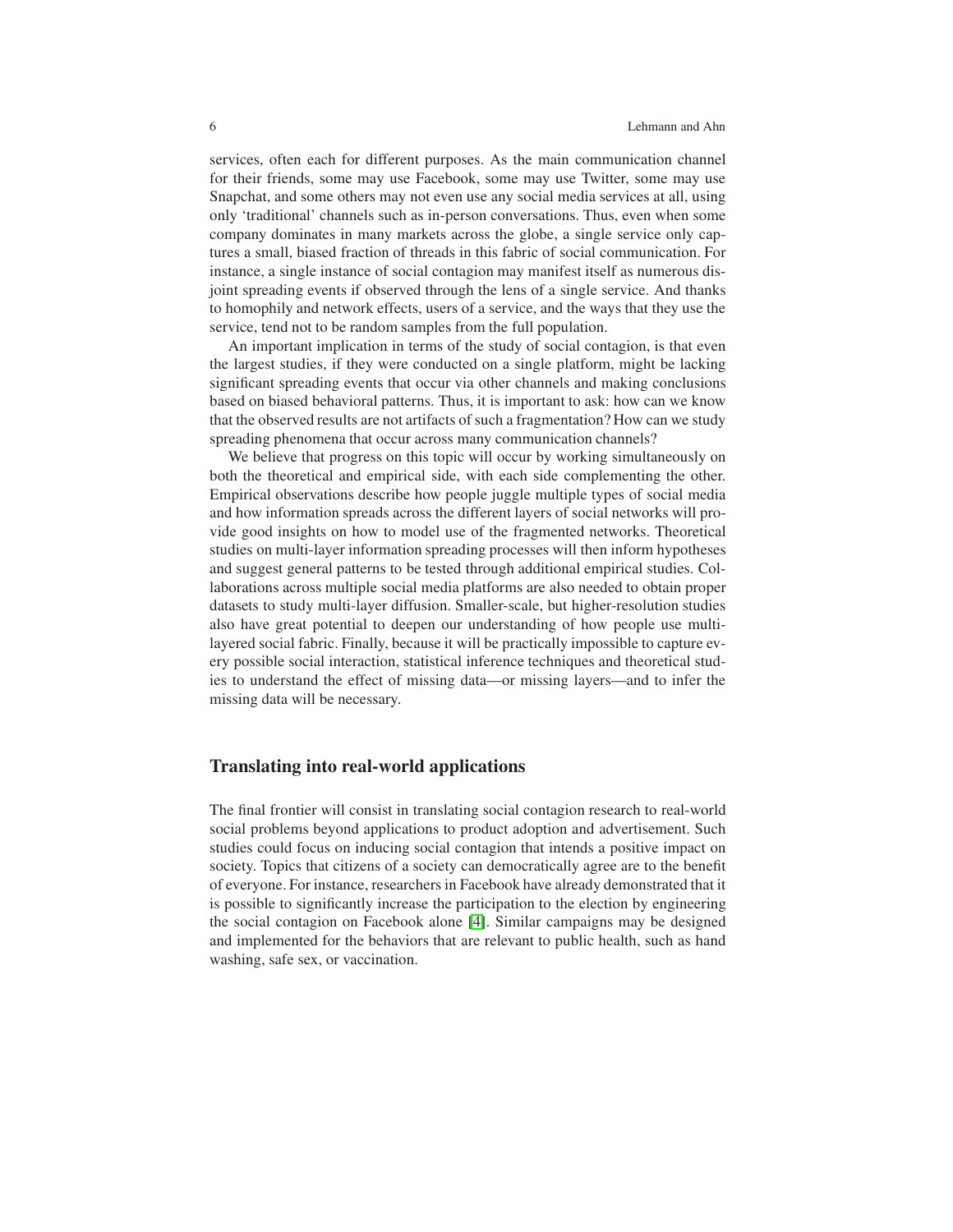Spreading in Social Systems: Reflections 7

At the same time, it is essential to remain vigilant with respect to the other side of the coin: increasing our collective ability to detect and mitigate malicious manipulative campaigns or public shaming events. It has been shown that there exist ongoing efforts to manipulate public opinions through human workers, social bots, and fake news [\[21,](#page-7-6) [22\]](#page-7-7). This type of manipulation potentially threatens the foundation of democracy in many countries across world and even the very concept of 'truth'. Thus it will be important for researchers to ask how the study of social contagion can help us understand and improve the 'post-truth' world.

• • •

And to the reader who has made it this far. We thank you!

## References

- <span id="page-6-1"></span><span id="page-6-0"></span>1. Matthew J Salganik. *Bit by bit: social research in the digital age*. Princeton University Press, 2017.
- 2. Arkadiusz Stopczynski, Vedran Sekara, Piotr Sapiezynski, Andrea Cuttone, Jakob Eg Larsen, and Sune Lehmann. Measuring large-scale social networks with high resolution. *PLoS One*, 9(4):e95978, 2014.
- <span id="page-6-2"></span>3. Adam DI Kramer, Jamie E Guillory, and Jeffrey T Hancock. Experimental evidence of massive-scale emotional contagion through social networks. *Proceedings of the National Academy of Sciences*, 111(24):8788–8790, 2014.
- <span id="page-6-3"></span>4. Robert M Bond, Christopher J Fariss, Jason J Jones, Adam DI Kramer, Cameron Marlow, Jaime E Settle, and James H Fowler. A 61-million-person experiment in social influence and political mobilization. *Nature*, 489(7415):295–298, 2012.
- <span id="page-6-4"></span>5. Arvind Narayanan and Vitaly Shmatikov. Robust de-anonymization of large sparse datasets. In *Security and Privacy, 2008. SP 2008. IEEE Symposium on*, pages 111–125. IEEE, 2008.
- <span id="page-6-5"></span>6. Arvind Narayanan, Elaine Shi, and Benjamin IP Rubinstein. Link prediction by deanonymization: How we won the kaggle social network challenge. In *Neural Networks (IJCNN), The 2011 International Joint Conference on*, pages 1825–1834. IEEE, 2011.
- <span id="page-6-6"></span>7. Nicholas A Christakis and James H Fowler. The spread of obesity in a large social network over 32 years. *New England Journal of Medicine*, 2007(357):370–379, 2007.
- <span id="page-6-7"></span>8. James H Fowler and Nicholas A Christakis. Dynamic spread of happiness in a large social network: longitudinal analysis over 20 years in the framingham heart study. *BMJ*, 337:a2338, 2008.
- <span id="page-6-8"></span>9. Nicholas A Christakis and James H Fowler. The collective dynamics of smoking in a large social network. *New England journal of medicine*, 358(21):2249–2258, 2008.
- <span id="page-6-9"></span>10. John T Cacioppo, James H Fowler, and Nicholas A Christakis. Alone in the crowd: the structure and spread of loneliness in a large social network. *Journal of personality and social psychology*, 97(6):977, 2009.
- <span id="page-6-10"></span>11. Sinan Aral, Lev Muchnik, and Arun Sundararajan. Distinguishing influence-based contagion from homophily-driven diffusion in dynamic networks. *Proceedings of the National Academy of Sciences*, 106(51):21544–21549, 2009.
- <span id="page-6-11"></span>12. Cosma Rohilla Shalizi and Andrew C Thomas. Homophily and contagion are generically confounded in observational social network studies. *Sociological methods & research*, 40(2):211– 239, 2011.
- <span id="page-6-12"></span>13. Russell Lyons. The spread of evidence-poor medicine via flawed social-network analysis. *Statistics, Politics, and Policy*, 2(1), 2011.
- <span id="page-6-13"></span>14. Nicholas A Christakis and James H Fowler. Social contagion theory: examining dynamic social networks and human behavior. *Statistics in medicine*, 32(4):556–577, 2013.